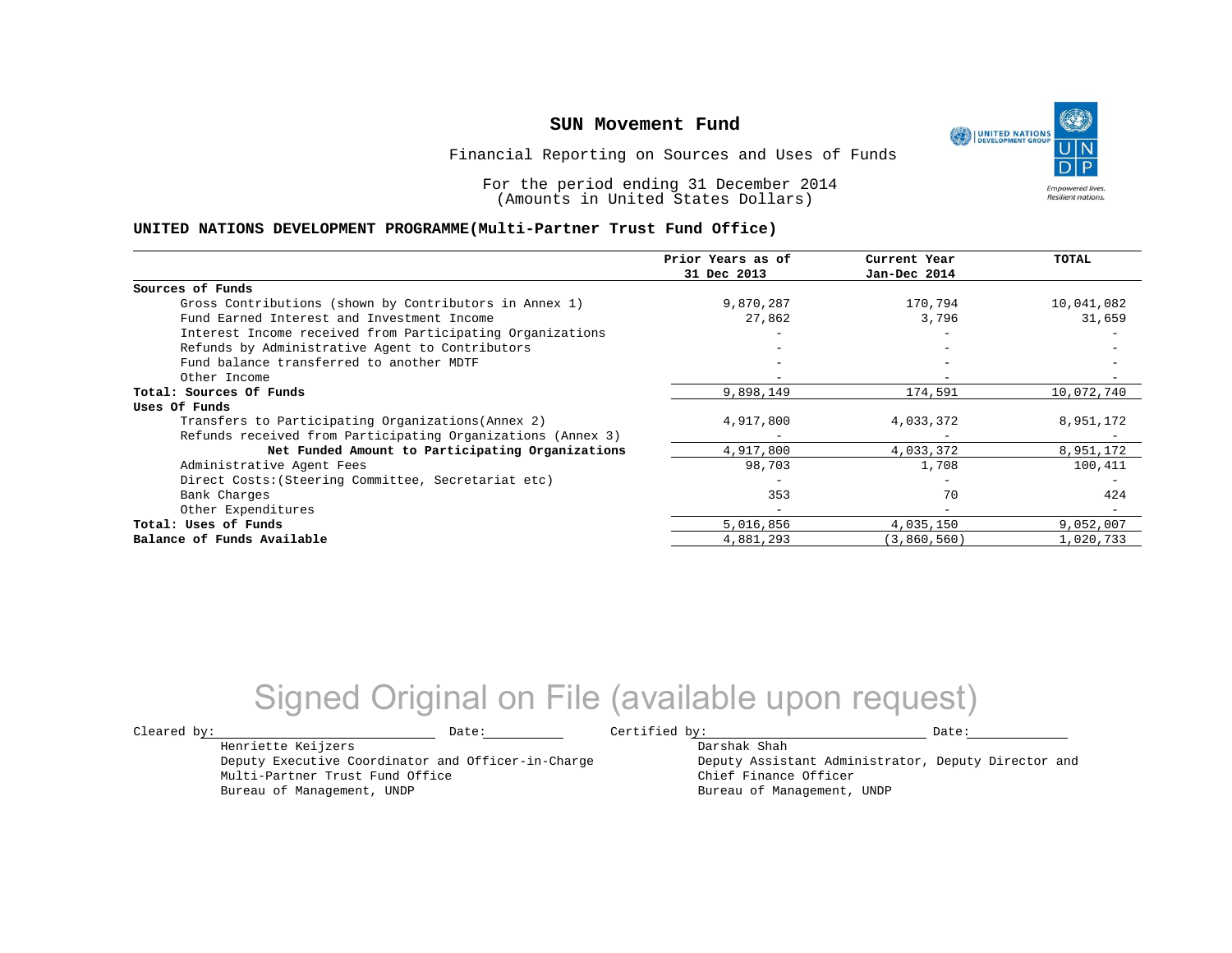

Financial Reporting on Sources and Uses of Funds

For the period ending 31 December 2014 (Amounts in United States Dollars)

#### **UNITED NATIONS DEVELOPMENT PROGRAMME(Multi-Partner Trust Fund Office)**

**Annex - 1: Gross Contributions**

| Prior Years as of | Current Year             | TOTAL      |
|-------------------|--------------------------|------------|
| 31 Dec 2013       | Jan-Dec 2014             |            |
|                   |                          |            |
| 5,642,720         | 170,794                  | 5,813,514  |
| 429,485           | $\overline{\phantom{0}}$ | 429,485    |
| 3,798,083         | $\overline{\phantom{0}}$ | 3,798,083  |
| 9,870,287         | 170,794                  | 10,041,082 |
|                   |                          |            |

## Signed Original on File (available upon request)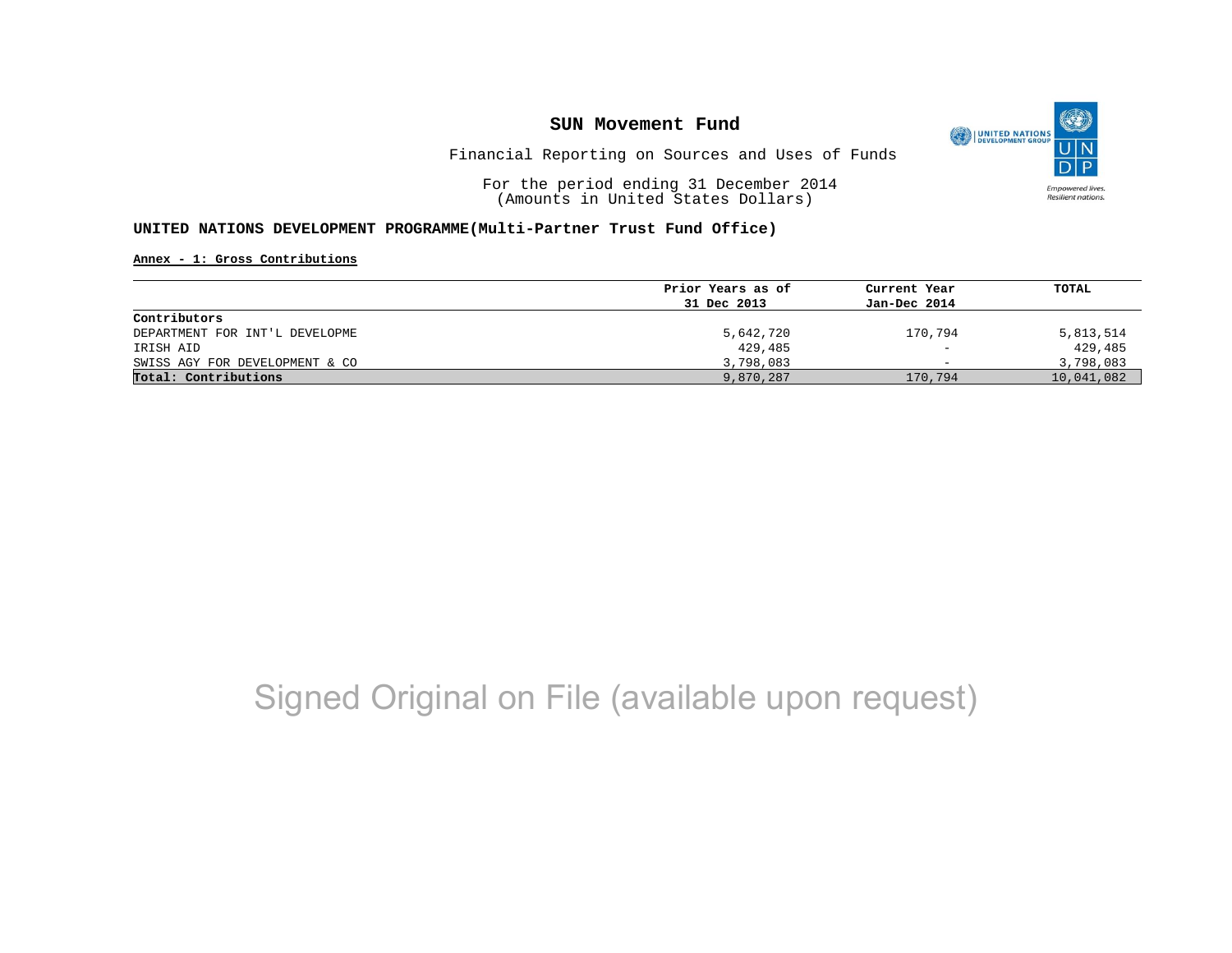

Financial Reporting on Sources and Uses of Funds

For the period ending 31 December 2014 (Amounts in United States Dollars)

#### **UNITED NATIONS DEVELOPMENT PROGRAMME(Multi-Partner Trust Fund Office)**

#### **Annex - 2: Transfers to Participating Organizations**

|                                                | Prior Years as of | Current Year      | TOTAL     |
|------------------------------------------------|-------------------|-------------------|-----------|
|                                                | 31 Dec 2013       | Jan-Dec 2014      |           |
| UNICEF                                         | -                 | 1,123,600         | 1,123,600 |
| UNOPS                                          | 595,000           | 1,455,200         | 2,050,200 |
| WFP                                            | 3, 274, 200       | 1,454,572         | 4,728,772 |
| <b>WHO</b>                                     | 1,048,600         | $\qquad \qquad -$ | 1,048,600 |
| Total Transfers to Participating Organizations | 4,917,800         | 4,033,372         | 8,951,172 |

## Signed Original on File (available upon request)